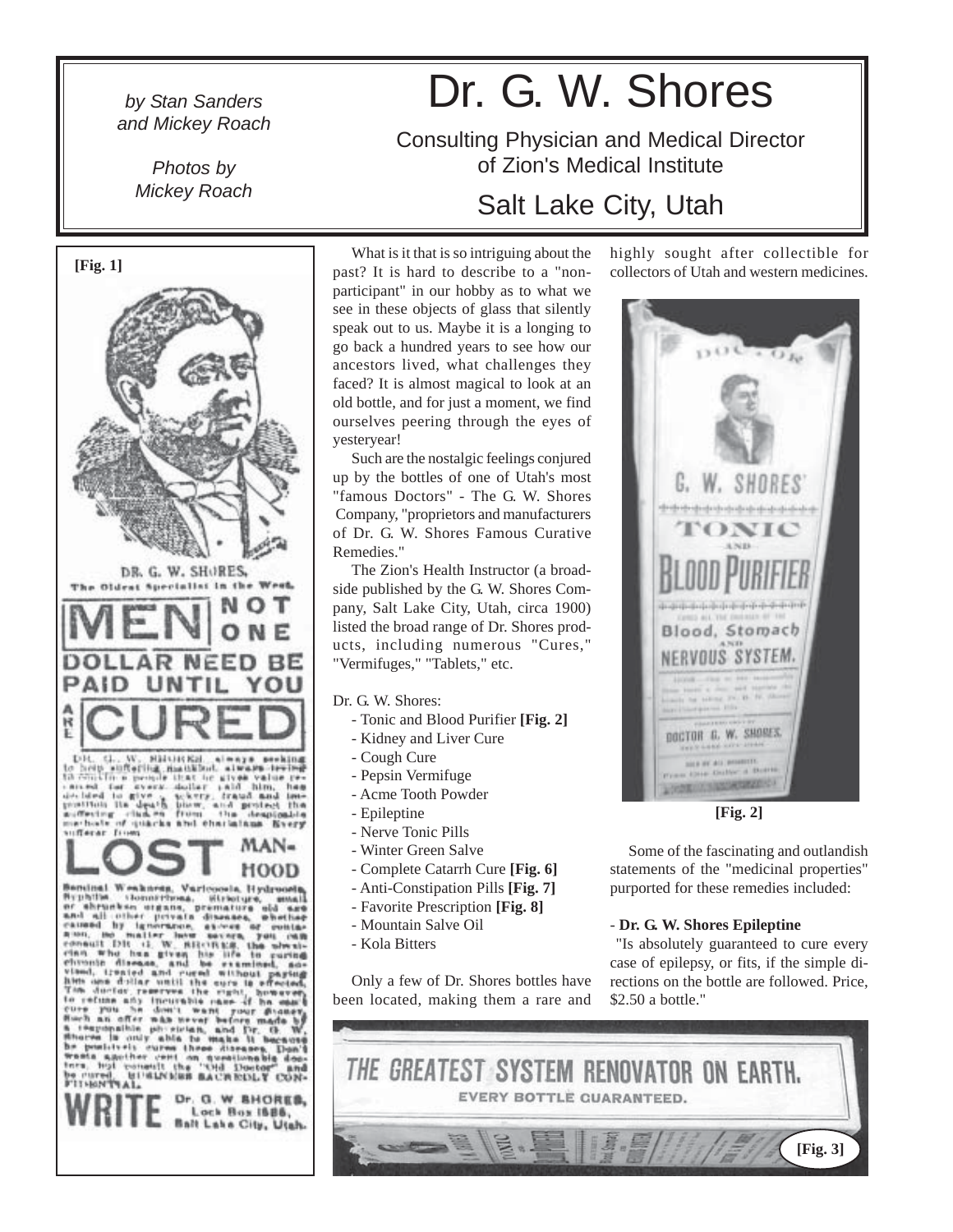#### - **Dr. G. W. Shores' Nerve Tonic Pills**

 "The great Utah remedy for nervous prostration, organic weakness, nervous debility, premature decline and all nervous diseases of either sex. Each box contains one full month's treatment. Price, \$5 a box.

Or, how about the following amazing claims for Dr. Shores' Kola Bitters:

 *"The best tonic on earth. For nervous and general debility, loss of appetite, indigestion and all cases resulting from an enfeebled, run-down, or overworked condition of the system. Prices, 25-cents and 5-cents a bottle."*

How many of us today would like to take a swig of that juice to address our "run-down, or overworked condition of the system?" Wow, if only we could find "cures" for all these health problems today for \$2.50 or \$5 a box! Then again, \$5 likely was a lot of money in the 1890s.

A very interesting testimonial was published from a Mrs. August Liljenfeldt **[Fig. 4]**. She says, "I have been deaf for several years - particularly in my left ear - and the loudest noises were barely heard when I listened intently. Later on, I became totally deaf in that ear, and people had to fairly shout in my right ear to make me understand anything at all."

In large bold letters in the ad, she is further quoted, "I COULD NOT HEAR A TRAIN WHISTLE." "Drs. Shores entirely restored my hearing in two months treatment. - Mrs. August Liljenfeldt, 61 Apple Street, Salt Lake City."





At the bottom of the testimonial was printed:

 \$5.00 A MONTH FOR ALL CHRONIC DISEASES No one deprived of the benefits of Drs. Shores' treatment because living at a distance from the office. The same wonderful and uniform success attending the treatment of Drs. Shores in their office is found in their home treatment of patients by mail. Write for symptom list and get expert advice. FREE!

Drs. Shores & Shores, Expert Specialists IN THE TREATMENT AND CURE OF ALL CATARRHAL AND CHRONIC DISEASES Harmon Block, Entrance, Room 210, 34 East Second South St., Salt Lake City, Utah - P.O. Box 1585